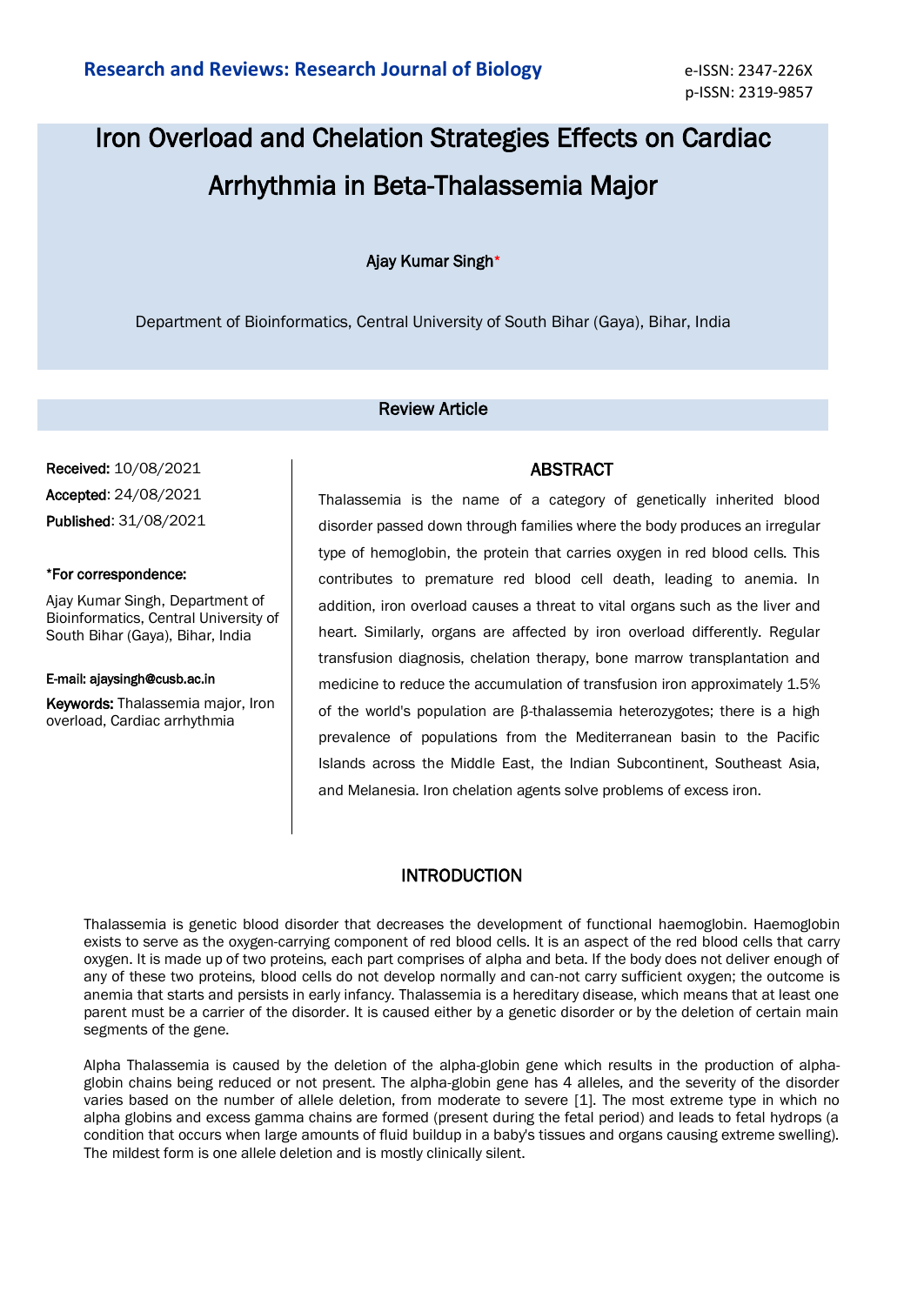Beta Thalassemia is the mutation from the beta-globin gene results to the beta-thalassemia. It is divided into three groups, depending on the beta-gene mutation zygosity (degree of similarity of the alleles for a trait in an organism). A heterozygous mutation (beta-plus thalassemia) leads to a mild beta-thalassemia resulting in beta chains. It is generally mild and asymptomatic. A homozygous Beta-globin mutation (non-zero thalassemia) gene causes betathalassemia major, resulting in a total absence of beta chains. It medically characterizes as jaundice, growth retardation, hepatosplenomegaly, endocrine abnormalities and severe anemia requiring lifelong transfusions of blood [2]. Beta-thalassemia intermedia with mild to moderate clinical symptoms are the disorder between these two forms. This is known as Major Thalassemia. It used to be called Colley anemia. In general, babies born with two irregular beta hemoglobin genes are stable at delivery, but when fetal hemoglobin (Hb-gamma) fails and is substituted with adult Hb, illness begins to manifest after 6 months of life. It has similarity with a beta-thalassemia phenotype, as thalassemia individuals are commonly found to have HbE in this area.

### Types of Thalassemia

Is a hereditary autosomal recessive disorder. Those who don't generate enough protein chains for alpha-globin have alpha thalassemia. Four genes together (HBA1 and HBA2) are expressed as the alpha-globin 2 on each strand of chromosome 16. A patient with alpha thalassemia disorder usually has a single or both defective alpha-globin genes. It's said that a person with one anomalous alpha-globin gene is a silent carrier of alpha thalassemia. A disorder where one of the four alpha-globin genes us absent or damaged, usually does not cause any health issues because, there is such a small loss of an alpha-globin protein that no anemia occurs. The presence of it can be identified through the unique DNA diagnosis. Silent carrier status is "diagnosed" whenever an infant with hemoglobin H disease is minor alpha thalassemia has a normal individual. It is said that a person with two irregular alpha globin genes has a characteristic of alpha thalassemia. The two defective genes may be on the same chromosome or the pair's separate chromosome.

# LITERATURE REVIEW

Thalassemia is usually inherited in an autosomal recessive manner. Hemoglobin, which passes oxygen from the lungs to other areas of the body; Hemoglobin consists of two different protein chains, known as alpha and beta globin's. Two genes, one on each chromosome 11, make beta-globin. Patients with an irregular beta-globin gene have a trait of beta-thalassemia (also known as beta-thalassemia minor). On a global level it is in, Far East, Middle East, India, Central Asia, South China and the Mediterranean as well as in countries along the north of Africa and South America.

In almost every nation on the planet, including Northern Europe, where thalassemia was historically absent, migration and marriages between different ethnicities induced thalassemia in humans. Beta-thalassemia has been reported to be around 1.5 per cent of the world's population (80-90 million people) carriers, with about 60,000 serving as symptoms born globally, the overwhelming majority in the developing countries in particular. The internationally estimated average annual frequency of symptomatic people is 1 in 100,000. Beta-thalassemia with irregular Hb or structural Hb form with thalassemic characteristics has been the most common combination within the region of South East Asia with a carrier level of about 50%.

### Role of Hepcidin

The deficiency of hepcidin hormone allows a disproportionate level of iron absorption and raise to a situation such as iron overload in blood streams. The most affected organ form this iron overload condition is human liver because of the keen absorption of non-transferring bound iron by hepatocytes. Apart from the dietary iron absorption in beta thalassemia major there are dominant causes of iron overload. Patients with regular blood transfusion the concentration of hepcidin is higher notably to the non-transfused patients. However this high level of hepcidin concentration decline in multiple transfusions as the influence of each increasing transfusion decreases. A decrease in hepcidin level results in significant level of intestinal absorption of iron. In some of the cases non transfused blood patient, iron concentration have indistinguishable iron absorption with transfused blood patients. Nevertheless this iron is deposited in non-transfused thalassemia patients happened to be in hepatocytes, however in transfused cases the occurred in macrophages.

Specific amounts of hepcidin absorption in intermediate and major thalassemia result in various cellular concentrations of iron. As a result of such a disparity in the supply in cellular iron, serum ferritin rates were significantly lowers in non-transfusion patients, and don't affect the liver of the non-transfused patients. A particular form of cellular iron deposition is significant, since various kind of cells show change in resistance to iron toxicity.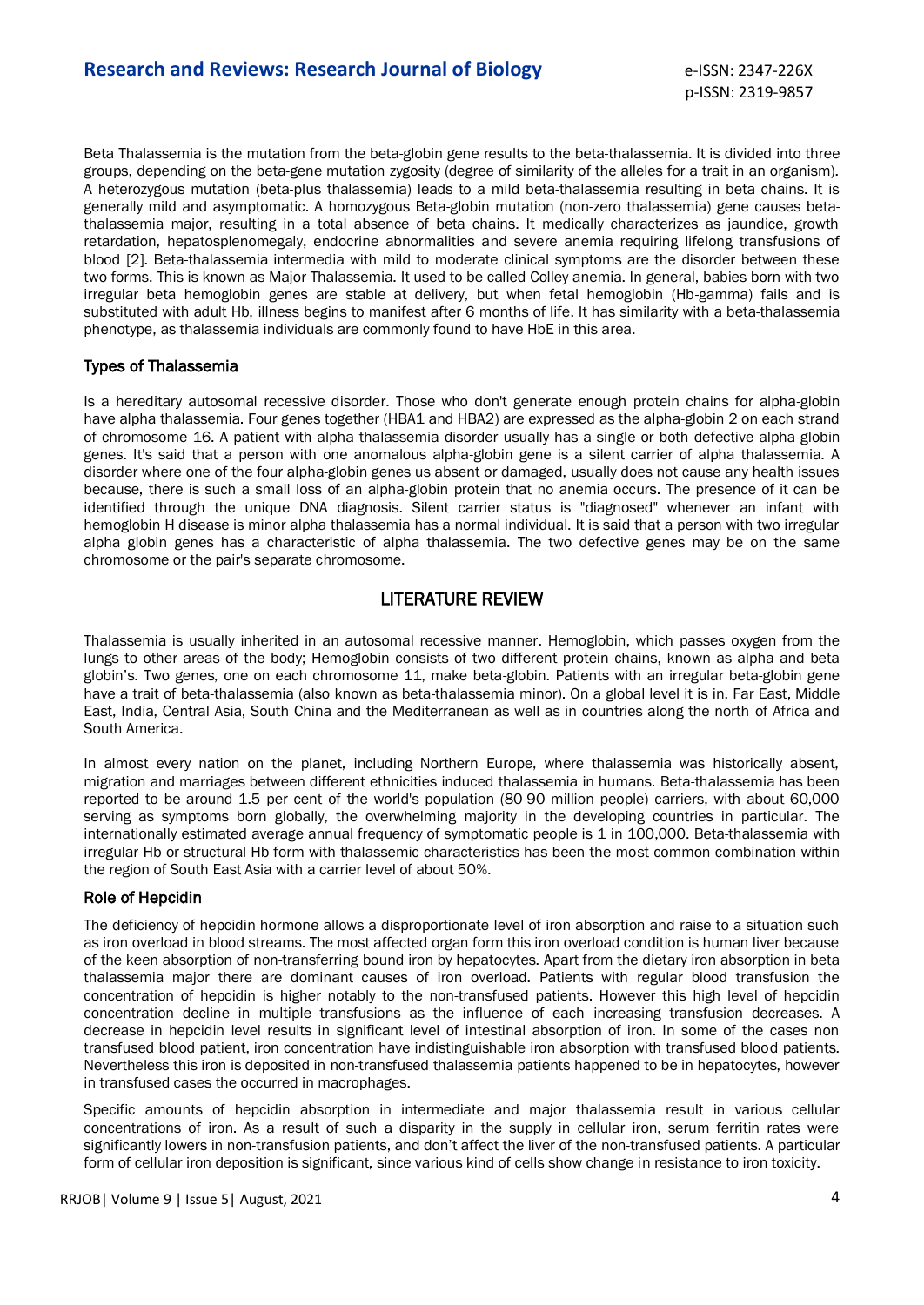#### **Treatment**

The standard treatment choices focus on thalassemia's severity. People with mild form often need little or no medication, while individuals with moderate to serious thalassemia can need regular blood transfusions, iron chelation therapy (treatments to remove excess iron from the body) and/or supplementation of folic acid.

Thalassemia is autosomal recessive, simply means both parents need to be affected with or carrier for the disease to pass it on to the next generation. It is caused by mutations of the Hb genes, resulting in alpha or beta chains being under-produced or not present. More than 200 mutations are known as the causes of thalassemias. Alpha thalassemia and beta-thalassemia are caused by deletion of alpha-globin and beta-globin genes respectively caused by a point mutation on chromosome 11 in the splice site and promoter regions of the beta-globin gene.

Some patients with thalassemia disorder are found to have an incidence count when mild microcytic anemia is observed in their standard blood samples. Thalassemia, iron deficiency, chronic sideroblastic anemia and lead poisoning (also known as plumbism) responsible for microcytic anemia. Some of these etiologies may be omitted by the Mean Corpuscular Volume (MCV), the red blood cell distribution width (RDW), and the patient background.

#### Metabolism of thalassemia and iron

Erythropoiesis (from Greek 'erythro' meaning "red" and 'poiesis' meaning "to make") and iron (Fe) metabolism are closely related. The hormone that regulates the absorption of iron is hepcidin, synthesized in the liver. Hepcidin synthesis is regulated by transferrin saturation, concentration iron, inflammation and erythropoiesis demand. Several erythroid factors affect hepcidin development, e.g. growth differentiation factor (GDF-15) and erythroferrone (Erfe). Increased IE (interleukin), anemia, and inflammation lead to a rise in GDF-15 development leading to suppression of hepcidin. This, in turn, results in increased absorption of Fe from the intestine. High intestine absorption of Fe leads to an increase in iron overload, especially in individuals with NTDT (Nontransfusion-dependent Thalassemia) and contributes to the transfusion overload of Fe in individuals with TDT (Transfusion-dependent Thalassemia).

#### Intracellular iron trafficking and transportation

Ferroportin, recognized as a cellulose iron exporter. Ferroportin protein is established on the enterocyte basolateral membrane (into the blood capillary) certain cells, such as reticuloendothelial macrophages. Transfer of iron the form of ferrous (Fe<sup>2+</sup>) and ferric (Fe<sup>3+</sup>) is carried out by ferroportin, transferrin bindings, and ferroxidases are suspected to play an important role in iron exports. Hephaestin is thought to be the active ferroxidase in intestinal enterocytes, while ceruloplasmin, either circulating or multi copper-ferroxidase linked to GPI, performs this activity in other cells. The transferrin-transferrin receptor system delivers the iron to peripheral tissues. This is inhibited with endocytosis and dispersed by the transferrin receptor errireductase Steap family protein, following acidification of the endosome iron. It is reported that Ferroportin has transcriptionally regulated in Enterocytes and Macrophages, transcriptionally regulated in and translationally controlled by IRP (iron-response element) present in ferroportin mRNA. The intracellular level of iron influences the IRE-IRP cycle. In low iron conditions, the activated IRPs bind to the IRE of ferroportin mRNA resulting in the suppression of translation. Furthermore, ferroportin is monitored by a master hormone, hepcidin, at a post-translation stage. This mRNA is produced using an optional, upstream gene promoter and the mRNA has the same open reading frame. The mRNA (known as FPN1B) would not comprise IRE in the 5'-UTR and is therefore not reviewed by an iron deficit. The comparative expression of these two signals is widely believed to be regulated during erythropoiesis to make sure the iron was transported from the cells early in the differentiation but retained in the cells later in the differentiation when heme synthesis starts and iron demand begins to its peak.

#### Iron overload in beta-thalassemia

In the extreme form of beta-thalassemia, standard transfusion of blood is needed to reduce the chances of anaemia. RBC (red blood cells) count strengthened by monthly blood transfusions, hemolysis and increase absorption of gastrointestinal iron contributes to iron overload, and its Cardiac stiffness is the leading cause of death in patients with thalassemia related to transfusion. 1-2 mg of iron is excreted from the human body in a day, whereas a transfused red blood cell unit contains about 200 mg of iron. In absence of any iron chelation therapy, an individual getting 25 blood units a year requires 5 g of iron each year. Iron toxicity is highly harmful to all cells in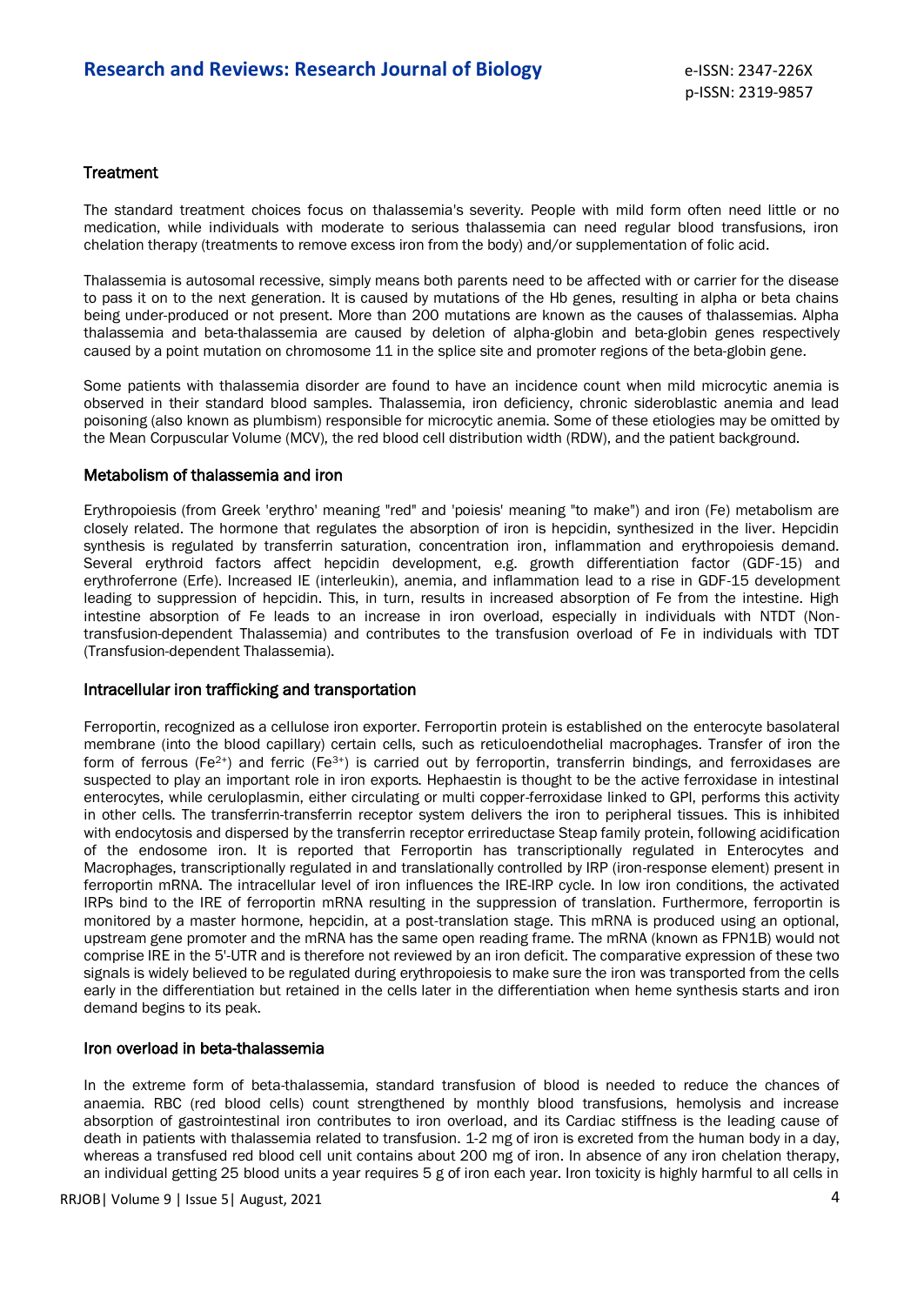the body can cause severe and permanent organ failure, such as liver disease, diabetes, cardiac failure and testosterone deficiency. The iron surcharge in the bloodstream can be measured using, urinary iron excretion, hepatic iron content, serum ferritin and TIBC (Total Iron Binding Capacity) levels. The iron toxicity threshold values are concentration of, serum ferritin >2500 ng/mL, urinary iron discharge >20 mg/day, concentration of liver iron more than 440 mmol/g and transferrin congestion >75%. Estimating the concentration of hepatic iron by MRI (magnetic resonance imaging) is a widely used method in beta-thalassemia major to assess overburden of iron. Iron over-burden has additionally been seen in patients with NTDT (non-transfusion-subordinate thalassemia). In Beta-thalassemia with histidine to aspartic acid (H63D) experience mutation in carriers patients, iron overload at codon 63 of the HFE gene which indicates that the H63D mutation can influence the absorption of iron. Iron deficiency increases the risk of hepatitis, (swollen liver), fibrosis, and cirrhosis or irreversible damage to the liver due to scarring iron deficiency also raises the chance of abnormal heart rhythms/arrhythmias, or, and cardiac obstruction.

# **DISCUSSION**

There are approximately 20 mammalian bone morphogenetic proteins (BMPs), among which BMP2, BMP4, BMP5, BMP6, BMP7 and BMP9 can cause Hamp expression. Studies have shown that the most important among all of the bone morphogenetic proteins (BMPs) is BMP6 which is an important factor for the regulation of the hepcidin. To activate Smad1/5/8 phosphorylation, it attaches to the BMP receptor (BMPR), and the latter translocates to the nucleus together with Smad4 and binds to the Hamp promoter to promote Hamp transcription. BMPR type I expresses only Activin-Like Kinase 2/3 mammals [3]. Unlike many other members of the BMP protein family, the BMP signaling pathway is the essential iron-mediated regulator of hepcidin as BMP6 is sensitive to iron concentrations. BMP6 is developed in non-parenchymal liver cells and stimulated by iron; its expression is relative to the amount of hepatic iron. Furthermore, neutralizing the BMP6 antibody may reduce hepcidin expression and cause serum iron concentrations to increase in mice.

The amount of iron in the human body is calculated through dietary consumption of iron, not through iron excretion. The removal of iron from the human body is handled at a very small rate. The fecal secretion of iron is equivalent to the consumption of iron by diet, and zero in the case of iron by transfusion. However, several cases such as blood transfusion in beta thalassemia in which suppress in production of hepcidin may lead to an overload of iron. Most significant medical issues can be induced by unintended exposures, such as cardiac arrhythmia, liver cirrhosis. As a consequence, the absorption of iron is closely controlled to avoid cell damage. Toxification of iron mainly occurs where it is stored i.e, liver. Biliary iron excretion which estimated a significant amount of excess iron extraction thought the bile and remaining to be processes for the reuse of hemoglobin synthesis. Urinary iron excretion a usual routine excretion of iron in the urine is a large proportion of the overall daily iron depletion.

Since low hepcidin levels are associated with greater Fe absorption in the intestine; inhibitors of hepcidin in thalassemia patients may boost the iron load. Small peptides such as Mini-hepcidins mimetic that are necessary to induce hepcidin actions; hence, serum iron levels decrease and iron overload improves. By using these minihepcidins, iron overload and damage to the erythroid cells are significantly reduced. Apo-transferrin administration can decrease labile plasma iron concentrations, leading to a normalization of RBC survival and increased production of Hb. The protein also exists during the early phases of a clinical study. As the Hamp negative regulator, 17b estradiol (E2) therapy reduced Hamp expression in cell lines HuH7 and Hep G2, which could be blocked by ICI 182780, an estrogen receptor antagonist.

Hepcidin, the hormone which regulates the accumulation of absorption of iron and its abnormal transportation are causes of iron overload in nearly every form of hereditary hemochromatosis and non-transfused iron overloading anemia's. Analogs of hepcidin have also been seen reducing the toxicity of the iron-mediated tissue in mouse models [4]. Agonists of hepcidin known as Mini-hepcidins are based on peptides that are rationally planned, based on the hepcidin field engaging with the ferroportin. Mini-hepcidin may be helpful in iron excessive conditions used for treatment or chelation treatment. Analogs of normal hepcidin and mini-hepcidin are studied for preventing the overloading of iron in hemochromatosis and beta-thalassemia. As deficiency in hepcidin causes an overload of iron It would be expected that agents capable of mimicking hepcidin action or potentiating its endogenous production would inhibit iron.

The treatment by gene therapy of genetic conditions such as sickle cell anemia and beta-thalassemia will prevent blood transfusions and reduce iron overload in the tissues. In individuals with hereditary hemochromatosis and beta-thalassemia including the DMT-1 activation and gene expression of ferroportin in enterocytes Over-expression